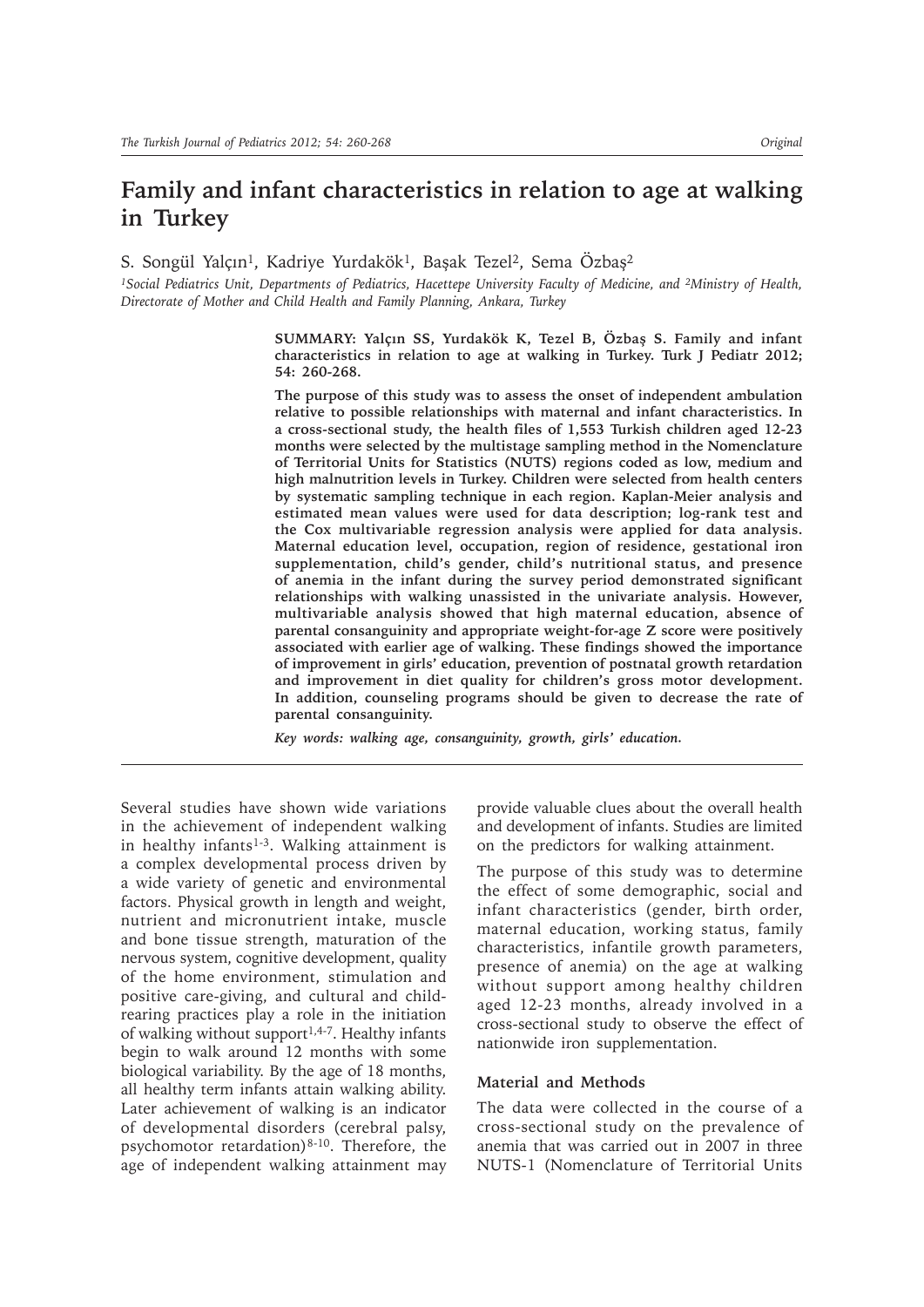for Statistics) regions of a total of 12 NUTS regions of Turkey<sup>11</sup>. The study population consisted of 12-23-month-old children, living in three different NUTS-1 regions of Turkey according to the prevalence of malnutrition (the percentages of height-for-age below -3SD; high, middle and low) in the Turkey Demographic and Health Survey (TDHS) 2003 and with "region with high malnutrition prevalence" defined as poor region, "region with middle malnutrition prevalence" as middle region and "region with low malnutrition prevalence" as good region. The detailed protocol was given before $11,12$ . Any children who were extreme premature (<32 weeks), who had a condition preventing them from walking, birth weight less than 1500 g, an abnormal birth history, or a history of intensive care unit admissions, developmental problems, developmental hip dysplasia, or neuromuscular diseases were eliminated from the original data as were those who had a vague or unclear history. This study was reviewed and approved by the Ethical Committee of the Turkish Ministry of Health. Written informed consent was obtained from caretakers for each participant before enrollment.

Trained field workers made home visits and completed a questionnaire. The questionnaire provided information concerning the reason for the visit, gender, birth order, and child's health and age at independent ambulation. Anthropometric measurements of children were obtained by trained field workers. Standardization sessions were conducted during training and the course of data collection $11$ . Z scores of weight-for-age, weight-for-height, height-for-age, and body mass index for age (WAZ, WHZ, HAZ, and BAZ, respectively) were calculated from the World Health Organization (WHO) Multicentre Growth Reference Study (MGRS)<sup>13</sup>. Due to the limited number of cases below -2 WAZ (n=15), WHZ  $(n=21)$  and BAZ  $(n=25)$ , comparisons were done for cases below -1 and above 1 Z scores.

Age at walking was defined as the age at which the subject was able to arise from a sitting position on the floor and walk at least 6 feet without support. Birth order was classified into one of three groups as first-, second- or later born.

Capillary blood samples were obtained in two microtubes from the middle finger of the left hand of each subject using a microlance, and centrifuged to measure the hematocrit (Htc) levels. If the mean Htc value of a child was less than 33%, venous blood samples were taken for complete blood count [Hemoglobin (Hb), Htc and mean corpuscular volume (MCV) by STKS Coulter Machine]. Anemia was defined as Hb  $\langle 11.0 \text{ g/dl} \rangle$ , MCV  $\langle 70 \text{ fL} \rangle$  and red cell distribution width  $>14.5\%$ <sup>11,14</sup>.

## *Statistical Analysis*

All analyses were performed with the Statistical Package for the Social Sciences (SPSS) for Windows (SPSS Inc., Chicago, IL, USA). The age at walking unassisted was calculated by the Kaplan–Meier method, and the differences were analyzed by a log-rank test. P values <0.05 were considered significant. Estimated means and standard errors were calculated. Cox regression models [Method  $=$  Backward Stepwise (Likelihood Ratio); probability for stepwise was 0.05 for entry and 0.10 for removal] were performed to assess the impact of factors including region of residence, maternal age  $(<25, 25-29, 30-34, \ge 35)$ , maternal education level  $(\geq 8$  vs  $\lt 8$  years), maternal occupation (working vs housewife), parental occupation, family type (nuclear vs extended), parental consanguinity (absence vs presence), breastfeeding duration  $(≥6)$ vs <6 mo), infant gender, sibling under 5 years of age (presence vs absence), low birth weight or premature (absence or presence), birth order (first vs second and upper), iron supplementation of infant (present vs absent), vitamin supplementation of infant (multivitamin, vitamin D vs nothing), gestational iron supplementation (no, third, second trimester vs first trimester), infant anemia during the study period (present vs absence), WAZ (-1-0.99 Z score or  $\geq$  Z score vs <-1 Z score), HAZ (1-0.99 Z score or  $\geq$ 1 Z score vs <-1 Z score). Hazard ratios with 95% confidence intervals (CI) were used to quantify the strength of these associations.

# **Results**

The study sample consisted of 1553 children (816 males, 737 females). Overall, 26.1% of children were from a low malnutrition region, 34.3% from a moderate region and 39.6% from a high malnutrition region. Mean  $(\pm SD)$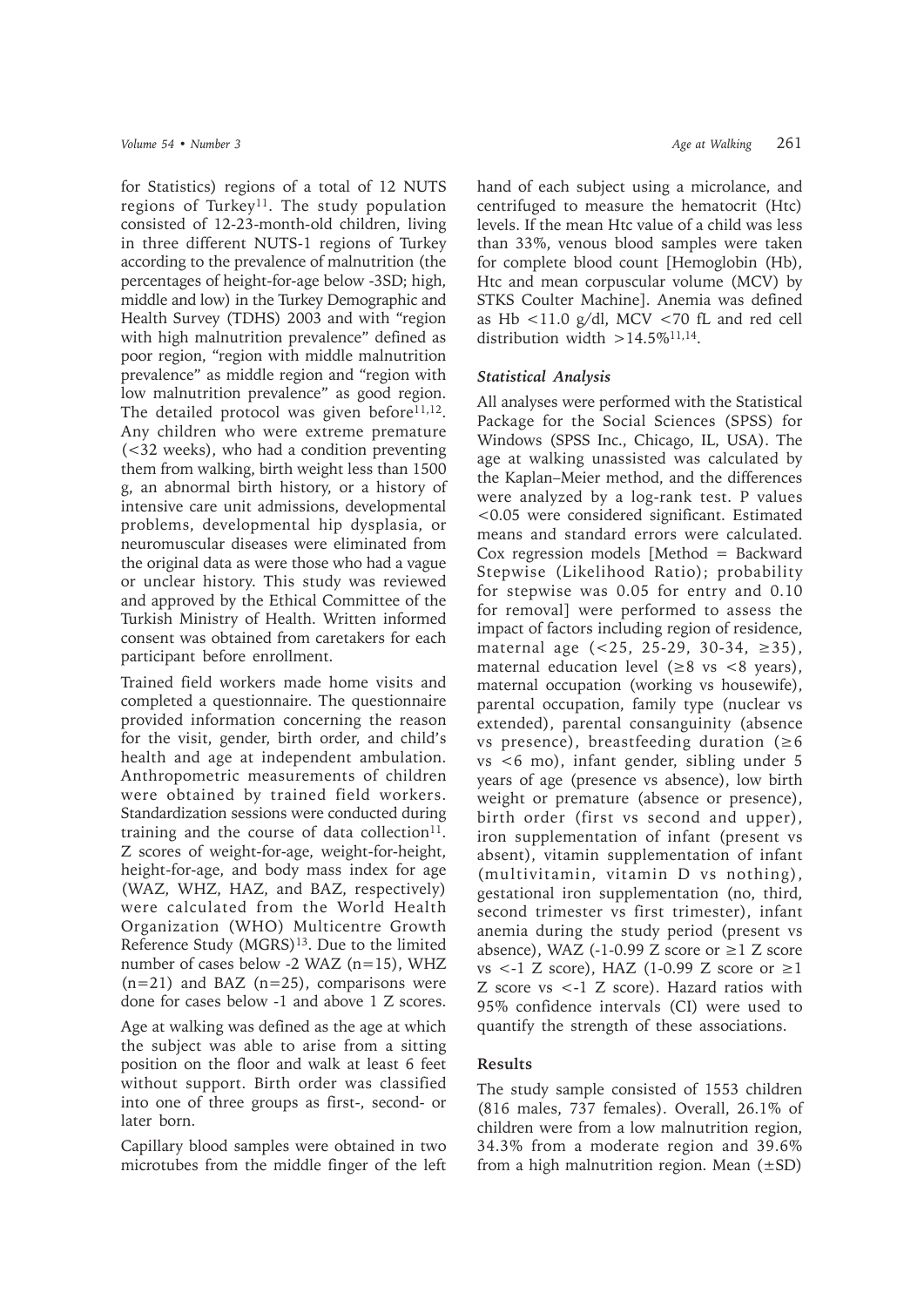maternal age was  $28.1$  ( $\pm 5.6$ ) years. Maternal educational status was low; only 33.6% had completed primary school  $(\geq 8 \text{ years})$ . Only 7.4% of mothers were working. Approximately 23.1% were from an extended family.

The mean age  $(\pm SD)$  of infants was 18.0  $(\pm 3.6)$  months. The mean  $(\pm SD)$  birth weight of the enrolled children was  $3.22$  ( $\pm 0.60$ ) kg; about 8.8% of children were born premature and 7.4% had birth weight <2.5 kg. Overall, 14.5% of children in the study group were born premature or had low birth weight. 37.3% of children in the sample were the firstborn. Breastfeeding was widespread; 98.6% of children were ever breastfed and 18.9% received breast-milk less than 6 months. Mean (95%

CI; lower, upper bound) WAZ, HAZ, WHZ, and BAZ scores at birth were 0.51 (0.46, 0.56), -0.19 (-0.27, -0.11), 0.81 (0.75, 0.87), and 0.89 (0.82, 0.95), respectively. Overall, 7.9% of children had anemia. Mean  $(\pm SD)$ Htc level was  $35.4$  ( $\pm 2.5$ )%. During study period, the estimated mean walking age of all study participants was 12.42 months, with a standard error of 0.06 month.

Univariate analyses showed that the mean age at walking without support was the youngest in the low malnutrition region and the oldest in high malnutrition region (Table I). Maternal age did not affect the walking age of children. Parental educational level (<5 years, 5-7 years, 8-10 years, 11-14 years and  $\geq$ 15 years)

**Table I.** The Age of Walking without Support in Turkish Children 12-23 Months of Age According to Some Family Characteristics (Log Rank [Mantel-Cox])

|                                     |                 |            |                | Standard | 95% CI |       |              |
|-------------------------------------|-----------------|------------|----------------|----------|--------|-------|--------------|
|                                     |                 | N          | Estimated mean | error    | min    | max   | $\mathbf{P}$ |
| Overall                             |                 | 1553       | 12.42          | 0.06     | 12.30  | 12.54 |              |
|                                     | Low             | 406        | 12.17a         | 0.10     | 11.96  | 12.37 | < 0.001      |
| Region according to<br>malnutrition | Moderate        | 532        | 12.43b         | 0.11     | 12.21  | 12.64 |              |
|                                     | High            | 615        | 12.61c         | 0.10     | 12.41  | 12.80 |              |
| Maternal age, yrs                   | $<$ 25          | 439        | 12.48          | 0.12     | 12.25  | 12.72 | 0.917        |
|                                     | 25-29           | 527        | 12.43          | 0.10     | 12.24  | 12.62 |              |
|                                     | 30-34           | 370        | 12.33          | 0.12     | 12.09  | 12.58 |              |
|                                     | $\geq$ 35       | 208        | 12.33          | 0.15     | 12.03  | 12.62 |              |
| Maternal education, yrs             | < 5             | 205        | 12.61a         | 0.17     | 12.28  | 12.94 | 0.002        |
|                                     | $5 - 7$         | 826        | 12.55a         | 0.09     | 12.38  | 12.71 |              |
|                                     | $8 - 10$        | 175        | 11.91b         | 0.15     | 11.61  | 12.21 |              |
|                                     | $11 - 14$       | 251        | 12.19b         | 0.12     | 11.95  | 12.43 |              |
|                                     | $\geq$ 15       | 96         | 12.26ab        | 0.21     | 11.85  | 12.67 |              |
| Maternal occupation                 | Working         | 112        | 12.03          | 0.13     | 11.79  | 12.28 | 0.042        |
|                                     | Housewife       | 1401       | 12.46          | 0.07     | 12.33  | 12.59 |              |
| Paternal education, yrs             | < 5             | 82         | 12.78a         | 0.31     | 12.16  | 13.39 | 0.004        |
|                                     | $5 - 7$         | 673        | 12.56a         | 0.10     | 12.38  | 12.75 |              |
|                                     | $8 - 10$        | 212        | 12.57a         | 0.17     | 12.23  | 12.91 |              |
|                                     | 11-14           | 394        | 12.05b         | 0.09     | 11.87  | 12.23 |              |
|                                     | $\geq$ 15       | 182        | 12.32ab        | 0.14     | 12.04  | 12.59 |              |
| Paternal occupation                 | Yes             | 1329       | 12.38          | 0.06     | 12.26  | 12.50 | 0.085        |
|                                     | N <sub>o</sub>  | 204        | 12.70          | 0.20     | 12.30  | 13.10 |              |
| Family type                         | Nuclear         | 1194       | 12.40          | 0.07     | 12.26  | 12.54 | 0.345        |
|                                     | Extended        | 359        | 12.52          | 0.12     | 12.28  | 12.75 |              |
| Parental consanguinity              | Yes             | 339        | 12.73          | 0.12     | 12.48  | 12.97 | 0.002        |
|                                     | N <sub>o</sub>  | 1206       | 12.33          | 0.07     | 12.20  | 12.47 |              |
| Social security                     | Present         | 1287       | 12.40          | 0.06     | 12.28  | 12.52 | 0.485        |
|                                     | Absent          | 259        | 12.59          | 0.19     | 12.23  | 12.96 |              |
| Number of household                 | < 5<br>$\geq 5$ | 846<br>707 | 12.40          | 0.08     | 12.24  | 12.56 | 0.396        |
| members                             |                 |            | 12.45          | 0.09     | 12.28  | 12.62 |              |
| Sibling aged 5 years of             | Absent          | 968        | 12.46          | 0.08     | 12.30  | 12.61 | 0.312        |
| age                                 | Present         | 585        | 12.37          | 0.09     | 12.19  | 12.55 |              |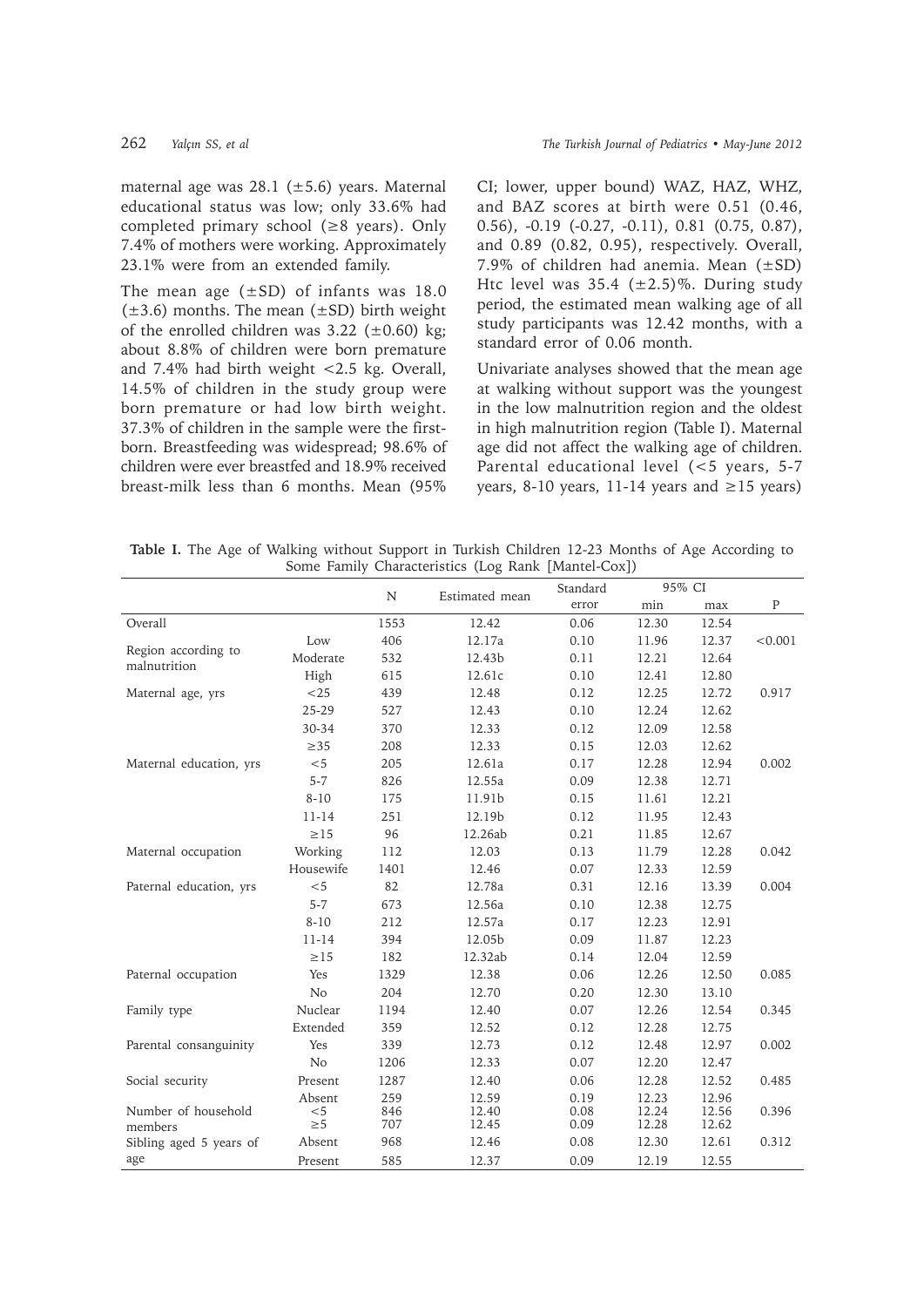showed a "U"-shaped interaction with the age of walking; maternal education level between 8-14 years and paternal education level between 11-14 years had the earliest age for walking unassisted. There were no significant differences according to paternal occupation, family type, presence of social security of the family, number of household members, or presence of any sibling under 5 years of age.

Table II lists the descriptive statistics for age at independent ambulation across gestational characteristics: presence of iron deficiency anemia (IDA), iron supplementation, birth type, birth interval and birth order, gestational age, and birth weight. Neither birth interval nor birth order was significantly associated with walking age in the univariate analyses. There were no differences according to maternal history of anemia. Interestingly, the mean age for walking without support was younger in children with mothers who received iron supplementation during the first trimester of gestation compared to the others.

The effect of some infant characteristics on age at walking unassisted is given in Table III. Among factors examined, females walked earlier than males. History of iron and vitamin supplementation during the first year of life was not associated with age of walking without support. However, children with anemia and palmar pallor had an older age of walking without support than non-anemic ones. In cases with infants whose breastfeeding duration was less than 6 months of age, the mean age at walking attainment was older than in the others. Birth weight was not significantly associated with walking attainment (Table II), but growth parameters during the study period were associated with attainment of walking; children with WAZ <-1 or HAZ <-1 had walked at a later age than the others.

Cox backward-stepwise regression analysis confirmed that the age at walking was younger in children with high maternal education level  $(\geq 8$  years), longer breastfeeding duration ( $\geq 6$ ) mo), absence of parental consanguinity, and appropriate WAZ  $(\geq -1)$  Z score) compared to others (Table IV).

# **Discussion**

The mean age at walking attainment was 12.42 months (95% CI 12.30-12.54) in the present study. The ages at which children start to walk vary considerably. Based on data from five countries, the WHO MGRS Group developed normal age ranges for achievement of motor milestones among healthy children and reported that the mean age (SD) for walking alone was 12.1 (1.8) months (1st and 99th percentiles in months 8.2 and 17.6)15. Several factors, namely differences in the definition of motor milestones, the methods and frequency of data collection, child-rearing practices, and genetics could explain the variations around the world in the age of walking without support<sup>16</sup>. Differences in residence in the present study might be partly explained by differences in child-rearing practices and genetics. In addition, in the present study, walking attainment was inversely associated with HAZ and WAZ. Differences in nutritional status could have an additional role in development. The MGRS found that relationships among anthropometric indicators and accelerations in ages of milestone achievement or delays, even if small, appeared to vary qualitatively in healthy populations with respect to specific motor milestones<sup>17</sup>. The associations between motor development and states of undernutrition were reported previously 2,3,6,18. Physical growth may constrain gross motor development. Children in some developing countries begin to walk 1.5–3 months later than their well-nourished American or European counterparts<sup>5,18</sup>. In a cross-sectional study of infants, stunting was associated with slower acquisition of locomotive milestones (i.e., crawling, walking) compared with developmental norms from a healthy United States (US) sample<sup>19</sup>. Similarly, length was positively related to motor development scores in 12- and 18-month–old Indonesian children, and stunting was associated with a delay in walking unassisted in Zanzibari and Nepali children2,20,21. In Guatemala, growth in length and weight during the first year of life predicted the age at walking unassisted<sup>3</sup>. Furthermore, in Pakistani infants, changes in LAZ from 0 to 6 months were inversely associated with age at commencement of independent walking18. In addition, supplementation was known to improve motor development in nutritionally at risk infants/toddlers<sup>6,22</sup>. A possible explanation is that growth retardation and poor diet may directly affect the developing central nervous system, resulting in disturbances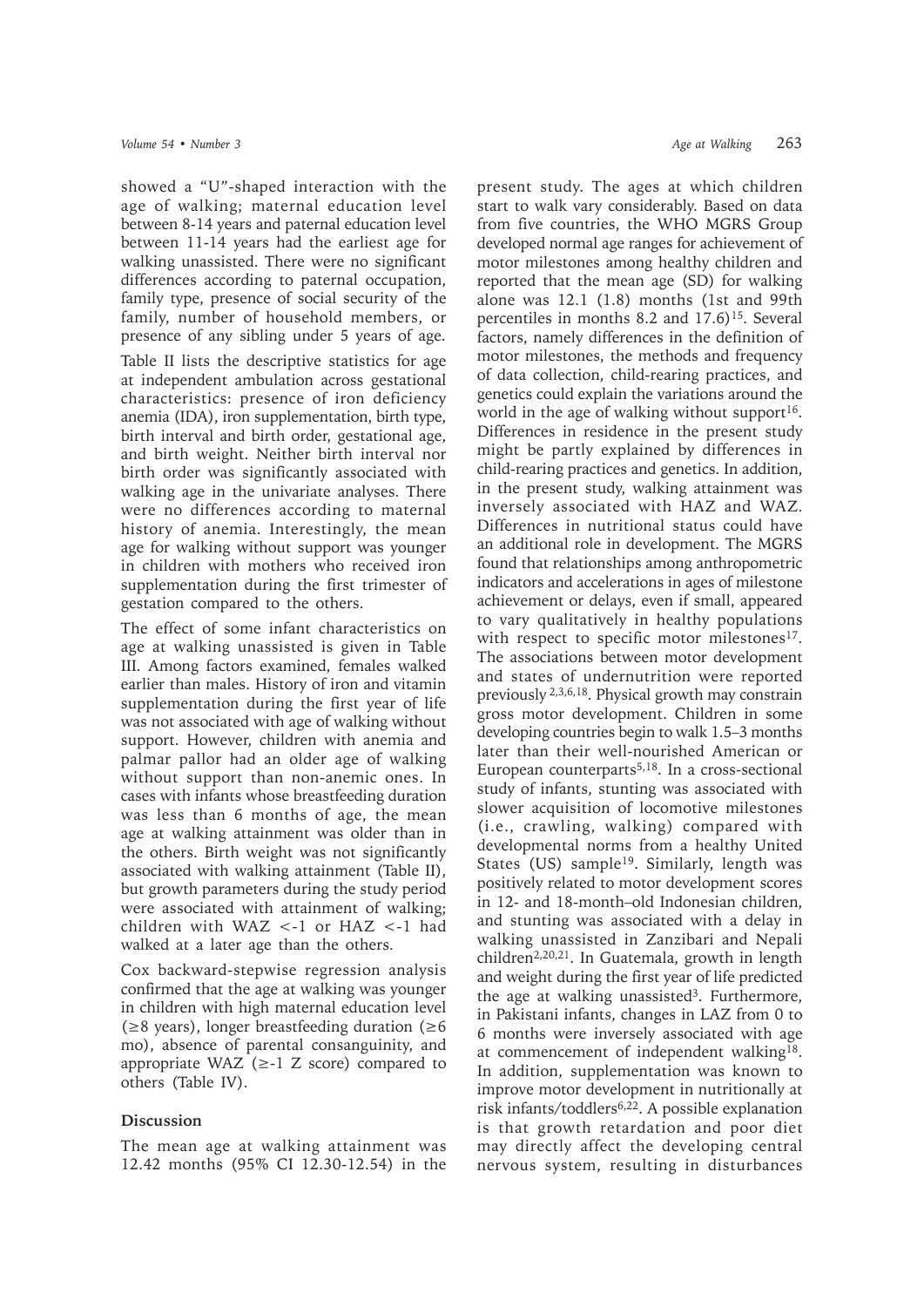|                                           |                | N<br>Standard<br>Estimated |         |      | 95% CI |             |       |
|-------------------------------------------|----------------|----------------------------|---------|------|--------|-------------|-------|
|                                           |                | mean                       | error   | min  | max    | $\mathbf P$ |       |
| History of IDA during<br>gestation period | Present        | 756                        | 12.40   | 0.09 | 12.22  | 12.57       | 0.274 |
|                                           | Absent         | 71                         | 11.98   | 0.22 | 11.55  | 12.41       |       |
|                                           | Unknown        | 726                        | 12.50   | 0.09 | 12.33  | 12.66       |       |
| Iron supplementation<br>during pregnancy  | Present        | 1042                       | 12.34   | 0.07 | 12.20  | 12.48       | 0.054 |
|                                           | Absent         | 511                        | 12.57   | 0.10 | 12.36  | 12.77       |       |
| Starting time for iron                    | Trimester 1    | 382                        | 12.19a  | 0.10 | 11.99  | 12.39       | 0.049 |
| supplementation                           | Trimester 2    | 391                        | 12.43ab | 0.12 | 12.20  | 12.66       |       |
|                                           | Trimester 3    | 177                        | 12.61b  | 0.19 | 12.24  | 12.98       |       |
|                                           | No iron usage  | 511                        | 12.57b  | 0.10 | 12.36  | 12.77       |       |
| Delivery type                             | Vaginal        | 937                        | 12.47   | 0.08 | 12.31  | 12.63       | 0.166 |
|                                           | Cesarean       | 599                        | 12.32   | 0.09 | 12.15  | 12.50       |       |
| Pregnancy type                            | Single         | 1506                       | 12.43   | 0.06 | 12.31  | 12.56       | 0.186 |
|                                           | Twin           | 45                         | 11.97   | 0.15 | 11.67  | 12.26       |       |
| Low birth weight, g                       | $<$ 2500       | 115                        | 12.68   | 0.25 | 12.20  | 13.16       | 0.221 |
|                                           | $\geq$ 2500    | 1431                       | 12.41   | 0.06 | 12.28  | 12.53       |       |
| Gestational age                           | $\geq$ 37 wks  | 1399                       | 12.40   | 0.06 | 12.28  | 12.53       | 0.330 |
|                                           | $<$ 37 wks     | 135                        | 12.52   | 0.20 | 12.12  | 12.92       |       |
| Low birth weight or<br>premature          | N <sub>o</sub> | 1248                       | 12.38   | 0.07 | 12.25  | 12.51       | 0.321 |
|                                           | Yes            | 211                        | 12.49   | 0.16 | 12.16  | 12.81       |       |
| Birth order                               | 1              | 579                        | 12.51   | 0.10 | 12.31  | 12.70       | 0.396 |
|                                           | >1             | 965                        | 12.38   | 0.08 | 12.23  | 12.52       |       |
| Birth interval†                           | $<$ 2 years    | 153                        | 12.31   | 0.16 | 11.99  | 12.62       | 0.931 |
|                                           | $\geq$ 2 years | 847                        | 12.37   | 0.08 | 12.21  | 12.53       |       |

Table II. The Age of Walking without Support in Turkish Children 12-23 Months of Age According to Some Gestational Characteristics (Log Rank [Mantel-Cox])

†for cases with birth order >1

in brain maturation, particularly affecting the division of cortical cells, coordinated development of the dendritic synaptic apparatus of neurons, myelinization, and the activity of neurotransmitter systems7.

This study indicated that there was no significant association between some birth characteristics (birth weight, gestational age, interval, twin pregnancies) and walking age. Firstborns did not reach independent walking any earlier than their subsequent siblings. However, the ability of this study to prove this with certainty is somewhat limited by the design of the sampling method. Mostly, low birth weight and premature infants might have postpartum problems; however, children with disabilities, mechanical ventilation and sepsis

were not included into the study. In addition, the present study did not include very low birth weight and premature infants. Similar to the present study, Kuklina et al.<sup>3</sup> found that growth in length and weight during the first year of life, rather than size at birth, had predicted age of walking.

Several micronutrients such as iron, zinc and essential fatty acids have been proposed to play a role in child development<sup>2,3, $\overline{6}$ ,22,23. As</sup> seen in the present study, iron deficiency (ID) and IDA have been associated with lower scores on global tests of motor development<sup>24</sup>. Zanzibari children who were neither anemic nor ID were 66% more likely to be walking unassisted than those who were anemic with or without ID10. In addition, Nepali children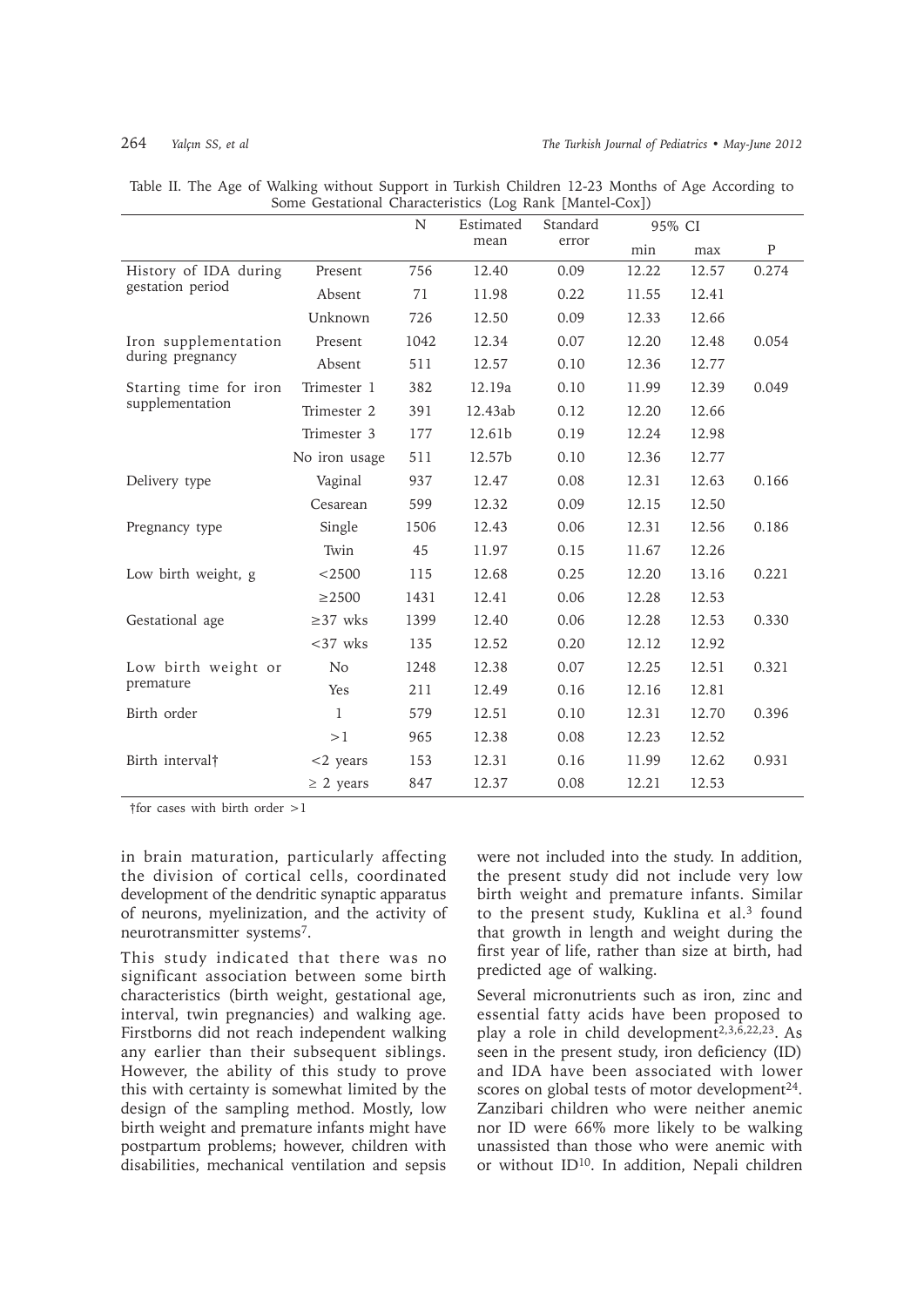|                                |                | $\mathbf N$ | Estimated | Standard | 95% CI |       |           |
|--------------------------------|----------------|-------------|-----------|----------|--------|-------|-----------|
|                                |                |             | mean      | error    | min    | max   | ${\bf P}$ |
| Infantile age, mos.            | 12.0-14.9      | 392         | 12.46     | 0.14     | 12.19  | 12.74 | 0.354     |
|                                | 15.0-17.9      | 386         | 12.40     | 0.10     | 12.21  | 12.59 |           |
|                                | 18.0-20.9      | 378         | 12.36     | 0.11     | 12.14  | 12.57 |           |
|                                | 21.0-24.0      | 397         | 12.29     | 0.11     | 12.07  | 12.52 |           |
| Gender                         | Male           | 816         | 12.57     | 0.09     | 12.40  | 12.74 | 0.005     |
|                                | Female         | 737         | 12.24     | 0.08     | 12.09  | 12.40 |           |
| Ever breastfed                 | Yes            | 1528        | 12.41     | 0.06     | 12.29  | 12.52 | 0.026     |
|                                | N <sub>o</sub> | 22          | 13.36     | 0.71     | 11.97  | 14.75 |           |
| Duration of                    | <6             | 292         | 12.68     | 0.15     | 12.38  | 12.97 | 0.036     |
| breastfeeding,<br>mos.         | $\geq 6$       | 1252        | 12.37     | 0.07     | 12.24  | 12.50 |           |
| Vitamin                        | Absent         | 421         | 12.54     | 0.12     | 12.31  | 12.78 | 0.373     |
| supplementation                | Vitamin D      | 811         | 12.34     | 0.08     | 12.19  | 12.50 |           |
|                                | Multivitamin   | 291         | 12.44     | 0.14     | 12.16  | 12.72 |           |
| Infant iron<br>supplementation | No             | 460         | 12.41     | 0.11     | 12.19  | 12.63 | 0.836     |
|                                | Yes            | 1093        | 12.43     | 0.07     | 12.29  | 12.57 |           |
| Presence of anemia             | Yes            | 123         | 12.88     | 0.26     | 12.37  | 13.40 | 0.039     |
|                                | No             | 1430        | 12.38     | 0.06     | 12.26  | 12.50 |           |
| Weight for age, z<br>score     | $\lt$ -1       | 102         | 14.14a    | 0.43     | 13.29  | 14.99 | < 0.001   |
|                                | $<1 - -1$      | 955         | 12.39b    | 0.07     | 12.24  | 12.53 |           |
|                                | $\geq$ 1       | 463         | 12.17c    | 0.09     | 12.00  | 12.35 |           |
| Height for age, z<br>score     | $\lt$ -1       | 427         | 12.79a    | 0.13     | 12.53  | 13.05 | 0.001     |
|                                | $-1 - -1$      | 776         | 12.29b    | 0.08     | 12.14  | 12.44 |           |
|                                | $\geq$ 1       | 302         | 12.17c    | 0.11     | 11.95  | 12.39 |           |
| Weight for height,<br>z score  | $\lt$ -1       | 97          | 13.12a    | 0.34     | 12.46  | 13.79 | 0.012     |
|                                | $<1 - 1$       | 780         | 12.45b    | 0.09     | 12.27  | 12.62 |           |
|                                | $\geq\!1$      | 619         | 12.28b    | 0.08     | 12.12  | 12.43 |           |
| Body mass index                | $\lt$ -1       | 112         | 12.58     | 0.22     | 12.14  | 13.02 | 0.433     |
| for age, z score               | $<$ 1 - -1     | 701         | 12.43     | 0.09     | 12.26  | 12.60 |           |
|                                | $\geq$ 1       | 683         | 12.38     | 0.09     | 12.21  | 12.56 |           |

**Table III.** The Age of Walking without Support in Turkish Children 12-23 Months of Age According to Some Infant Characteristics (Log Rank [Mantel-Cox])

who were anemic were less likely to be walking than those who were not anemic<sup>20</sup>. Olney et al.22 reported that children who received any iron walked unassisted sooner than those who received no iron, and this effect was stronger in those who had IDA at baseline. On the other hand, Perez et al.<sup>25</sup> focused on the effects of ID in mothers with regard to the potential negative effect of poor maternal functioning on infant development and mother-infant interactions. Indeed, the present study showed

that maternal iron supplementation during the early gestational period was associated with earlier walking unassisted.

Breastfeeding could affect infant development. Certain constituents of breast-milk (e.g., docosahexaenoic acid) are known to be associated with infant mental development<sup>26</sup>. but there is little evidence that they affect motor development. On the other hand, Vestergaard et al.27 reported that achievement of two motor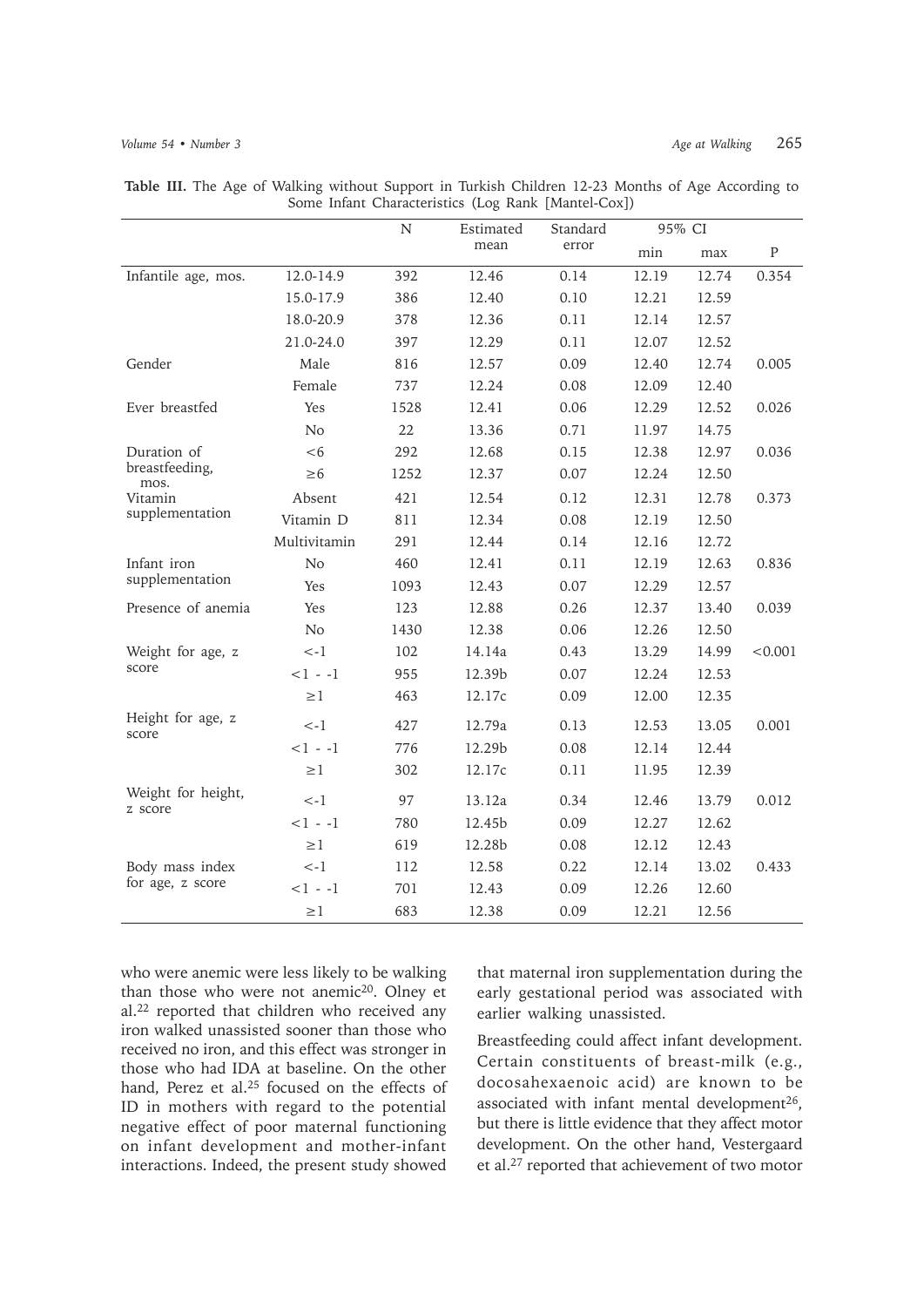|                                                      | $95.0\%$ CI for $Exp(B)$ |      |      |       |  |
|------------------------------------------------------|--------------------------|------|------|-------|--|
| Parameters                                           | Exp(B)                   | min  | max  | P     |  |
| Breastfeeding duration (<6 months vs $\geq 6$ )      | 1.16                     | 0.99 | 1.35 | 0.061 |  |
| Maternal education (<8 years vs $\geq$ 8)            | 1.14                     | 1.01 | 1.28 | 0.041 |  |
| Parental consanguinity (present vs absent)           | 1.16                     | 1.00 | 1.34 | 0.045 |  |
| Weight for age Z score                               |                          |      |      | 0.008 |  |
| " $\lt$ -1 Z score" vs " $\ge$ -1 - $\lt$ 1 Z score" | 1.40                     | 1.09 | 1.81 | 0.008 |  |
| " $\lt$ -1 Z score" vs. " $> 1$ Z score"             | 1.52.                    | 117  | 1.98 | 0.002 |  |

**Table IV.** The Factors That Affect the Age of Walking Unassisted in Turkish Children 12-23 Months of Age, Multivariate Analysis Cox Regression (Backward Stepwise)

skills (crawling and pincer grip) was linked to the duration of breastfeeding in a large sample of Danish infants, even after adjustment for potentially confounding variables. The present study showed that ever breastfed infants and infants breastfed more than 6 months walked earlier. However, no significant change was detected in cases breastfed more than 11 months (the estimated mean months for walking attainment were 12.39 for children breastfed more than 11 months and 12.28 for children with breastfeeding duration between 6-11 months). Some possible mechanisms include differences in maternal caregiving or infant motivation to explore the environment or be upright4,26,28, all of which could be altered by the amount of time spent nursing. In the present study, unassisted walking also depended on maternal education and occupation. It is known that maternal education improved infant development28. Lung et al.29 showed that the maternal education directly affected gross motor development at 18 months and all four dimensions of gross motor, fine motor, language, and social development at 36 months by a further analysis of structural equation modeling. Forns et al.30 reported that maternal educational attainment was strongly related to child mental test scores at 14 months using Bayley Scales of Infant Development. In turn, Barros et al.31 reported that low maternal education was found to be an important predictor of neuropsychological developmental problems in different contexts<sup>31</sup>. Education can serve as the factor required to help the mother obtain the resources she needs to improve her child-rearing behavior 29. Educated women might offer better parenting, involving factors such as lifestyle, healthcare, housing, and the provision of a cognitively stimulating

environment.

Delays in motor milestone acquisition were found in the presence of parental consanguinity in the present study. This might be explained by the poor quality of child-rearing environmental factors including low maternal education. Also, it is known that high consanguinity can be a contributing factor to the high incidence of some rare autosomal recessive neurometabolic diseases. However, the rate of consanguinity has been approximately 20-25% in Turkey<sup>32</sup>.

Girls in the MGRS tended to achieve milestones at earlier ages than did boys. However, the magnitude of the observed differences is too small to justify sex-specific norms<sup>33</sup>. In the present study, univariate analysis showed that unassisted walking also depended on gender; girls walked sooner than boys. However, there were no differences in gender in the multivariate analysis.

The strengths of this multicenter study include its design as a large cross-sectional study, use of standardized protocols and analysis at the same time of several factors that might influence walking. There are some limitations of the study. First, no data were collected to validate the mothers' reports of their infants' motor skills. Additional data on measures such as social support and directly measured parentchild interaction (including abuse, neglect) and child-rearing practices should be included in future investigations. For example, children who are carried a lot or not encouraged to move around may start to walk later. Although we analyzed maternal factors such as age, education, occupation, and family size, as well as infant birth order, these variables may not serve as adequate proxies of factors such as socioeconomic status, parent-child interaction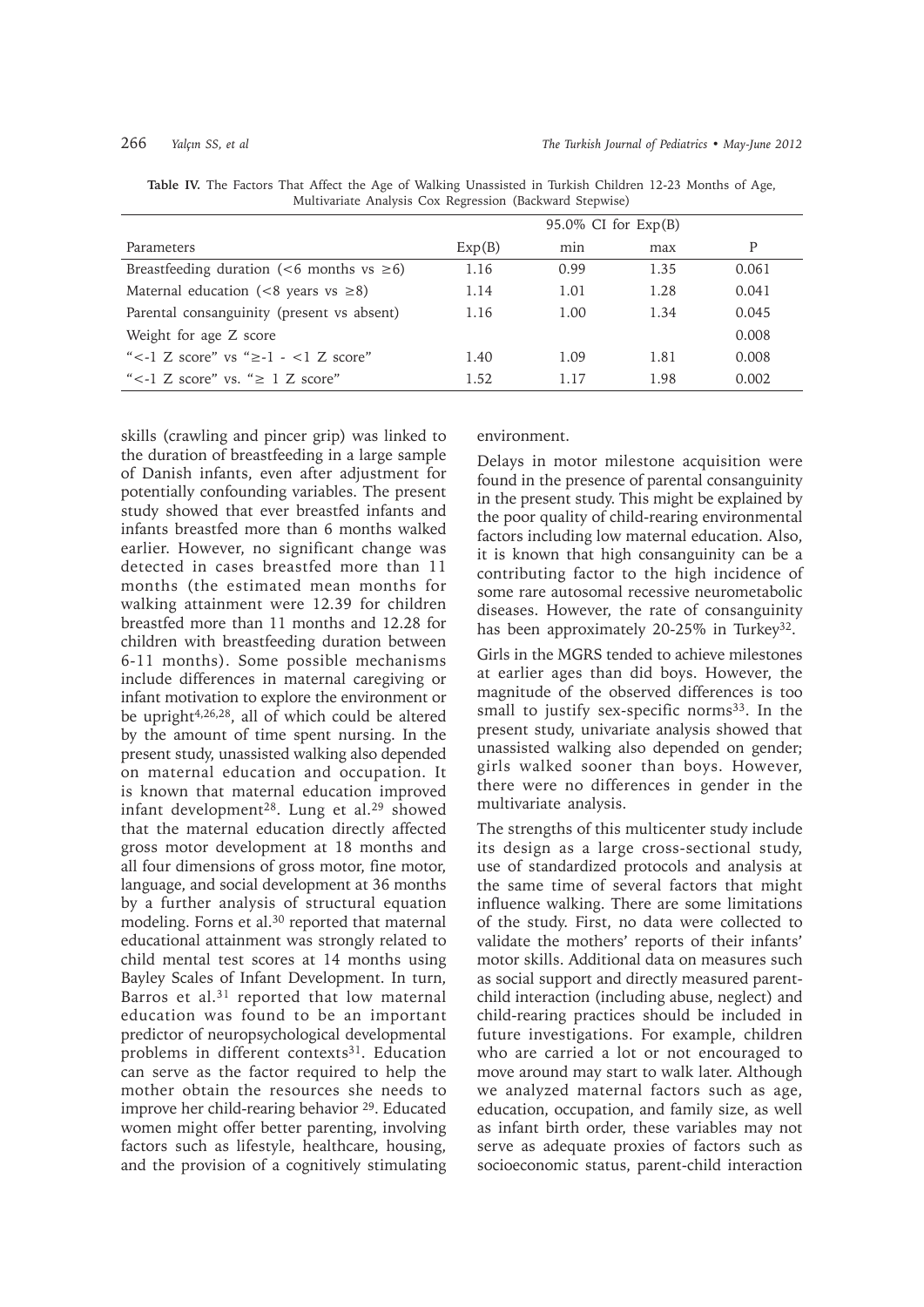and quality of the home environment.

Our results indicate the importance of: prevention of postnatal growth retardation, improvement in diet quality for the child and iron supplementation during the gestational period, maternal education (girls' education), and prevention of parental consanguinity with pre-marriage counselling programs.

## **Acknowledgements**

We are grateful to the infants and their mothers for their willingness to participate in the study. We are indebted to the health workers and doctors of the primary health care center whose dedication and effort made this project possible and to the Advisory Board of the "Iron like Turkey" program of the Turkish Ministry of Health, without whose encouragement and support this project could never have been undertaken.

## **Sources of Funding**

The cost of the participant health workers in the fieldwork, laboratory work and data entry was supported by the ADEKA, Abdi İbrahim, Santa Farma.

### **REFERENCES**

- 1. Adolph KE, Vereijken B, Shrout PE. What changes in infant walking and why. Child Dev 2003; 74: 475-497.
- 2. Kariger PK, Stoltzfus RJ, Olney D, et al. Iron deficiency and physical growth predict attainment of walking but not crawling in poorly nourished Zanzibari infants. J Nutr 2005; 135: 814–819.
- 3. Kuklina EV, Ramakrishnan U, Stein AD, Barnhart HH, Martorell R. Growth and diet quality are associated with the attainment of walking in rural Guatemalan infants. J Nutr 2004; 134: 3296–3300.
- 4. Birengen Z, Emde RN, Campos JJ, Appelbaum MI. Affective reorganization in the infant, the mother and the dyad: the role of upright locomotion and timing. Child Dev 1995; 66: 499-514.
- 5. Groos AD. Delayed motor development in relation to nutritional status among children under two years of age in two districts of Simbu Province. P N G Med J 1991; 34: 238-245.
- 6. Jahari AB, Saco-Pollitt C, Husaini MA, Pollitt E. Effects of an energy and micronutrient supplement on motor development and motor activity in undernourished children in Indonesia. Eur J Clin Nutr 2000; 54 (Suppl): S60-S68.
- 7. Pollitt E. Developmental sequel from early nutritional deficiencies: conclusive and probability judgements. J Nutr 2000; 130: 350S-353S.
- 8. Allen MC, Alexander GR. Screening for cerebral palsy in preterm infants: delay criteria for motor milestone attainment. J Perinatol 1994; 14: 190–193.
- 9. Johnson A, Goddard O, Ashurst H. Is late walking a marker of morbidity? Arch Dis Child 1990; 65: 486–488.
- 10. Silva PA, McGee R, Williams S. The predictive significance of slow walking and slow talking: a report from the Dunedin Multidisciplinary Child Development Study. Br J Disord Commun 1982; 17: 133–139.
- 11. Yalcin SS, Pekcan G, Tezel B, et al. 12-23 aylık çocuklarda demir kullanım araştırması raporu. Ankara. Ana Çocuk Sağlığı Aile Planlaması Genel Müdürlüğü Matbaası. 2009. [in Turkish]
- 12. Hacettepe University Institute of Population Studies. Turkey Demographic and Health Survey, 2003. Hacettepe University Institute of Population Studies, Ministry of Health General Directorate of Mother and Child Health and Family Planning, State Planning Organization and European Union. Ankara. 2004.
- 13. World Health Organization. Child Growth Standards. http://who.int/childgrowth/software/en/ [last accessed January 2011].
- 14. United Nations Children's Fund, United Nations University, World Health Organization. Iron Deficiency Anaemia Assessment, Prevention and Control. A guide for programme managers. WHO/NHD/01.3. World Health Organization. 2001. http://www.who.int/ nutrition/publications/en/ida\_assessment\_prevention\_ control.pdf [last accessed January 2011].
- 15. WHO Multicentre Growth Reference Study Group. WHO Motor Development Study: windows of achievement for six gross motor development milestones. Acta Paediatr Suppl 2006; 450: 86-95.
- 16. Goetghebuer T, Ota MO, Kebbeh B, et al. Delay in motor development of twins in Africa: a prospective cohort study. Twin Res 2003; 6: 279-284.
- 17. WHO Multicentre Growth Reference Study Group. Relationship between physical growth and motor development in the WHO Child Growth Standards. Acta Paediatr Suppl 2006; 450: 96-101.
- 18. Cheung YB, Yip PS, Karlberg JP. Fetal growth, early postnatal growth and motor development in Pakistani infants. Int J Epidemiol 2001; 30: 66-72.
- 19. Pollitt E, Husaini MA, Harahap H, Halati S, Nugraheni A, Sherlock AO. Stunting and delayed motor development in rural West Java. Am J Hum Biol 1994; 6: 627–636.
- 20. Siegel EH, Stoltzfus RJ, Kariger PK, et al. Growth indices, anemia, and diet independently predict motor milestone acquisition of infants in south central Nepal. J Nutr 2005; 135: 2840–2844.
- 21. Walka H, Pollitt E. A preliminary test of a developmental model for the study of undernourished children in Indonesia. Eur J Clin Nutr 2000; 54 (Suppl ): S21–37.
- 22. Olney DK, Pollitt E, Kariger PK, et al. Combined iron and folic acid supplementation with or without zinc reduces time to walking unassisted among Zanzibari infants 5- to 11-mo old. J Nutr 2006; 136: 2427-2434.
- 23. Wainwright PE. Dietary essential fatty acids and brain function: a developmental perspective on mechanisms. Proc Nutr Soc 2002; 61: 61–69.